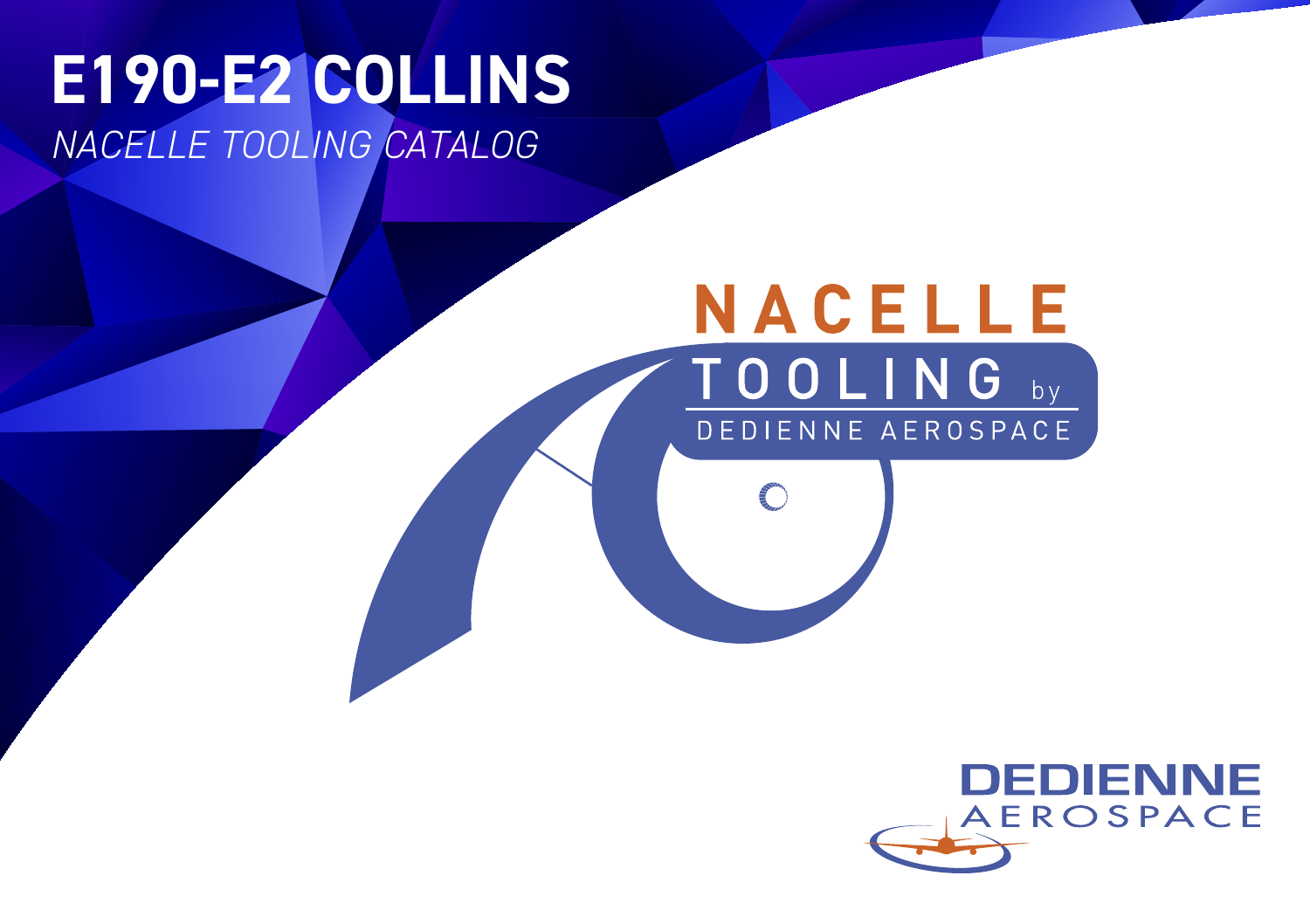| <b>CATEGORY</b>                | <b>PART NUMBER</b> | <b>NAME</b>                                    | <b>MINIMAL QT</b><br><b>FOR EIS</b> |
|--------------------------------|--------------------|------------------------------------------------|-------------------------------------|
|                                | 347-1100-1GSE      | <b>Inlet Cowl Sling</b>                        | $\mathbf{1}$                        |
|                                | 347-1100-2GSE      | <b>Inlet Cowl Dolly</b>                        | 1                                   |
| INI FT COWL                    | 347-1100-3GSE      | <b>Inlet Protective Rug</b>                    | 0                                   |
|                                | 347-1100-4GSE      | <b>Inlet Cowl Cover</b>                        | $\overline{2}$                      |
|                                | 347-2000-1GSE      | Fan Cowl Sling                                 | $\mathbf{1}$                        |
|                                | 347-2000-2GSE      | Fan Cowl Dolly                                 | $\overline{2}$                      |
| <b>FAN COWLS</b>               | 347-2000-3GSE      | Fan Cowl Vent Plug                             | 0                                   |
|                                | 347-2000-5GSE      | Fan Cowl Hinge Bolt Thread Protectors          | 1                                   |
|                                | 347-3001-1GSE      | Thrust Reverser Sling - LH/RH                  | $\mathbf{1}$                        |
|                                | 347-3001-2GSE      | Thrust Reverser Towable Dolly-LH/RH            | $\overline{2}$                      |
|                                | 347-3001-3GSE      | Thrust Reverser Beam Bolt Thread Protector     | 0                                   |
|                                | 347-3001-5GSE      | Thrust Reverser Plug                           | $\overline{2}$                      |
| THRUST<br><b>RFVFRSFR</b>      | 347-3001-7GSE      | Thrust Reverser Door Opening System, Hand Pump | 1                                   |
|                                | 347-3001-11GSE     | Thrust Reverser Unlock Pins - LH/RH            | 0                                   |
|                                | 347-3001-14GSE     | Thrust Reverser PRD Torque Adaptor             | $\mathbf{1}$                        |
|                                | 347-3501-2GSE      | <b>Translating Sleeve Dolly</b>                | 1                                   |
|                                | 347-4100-1GSE      | <b>Exhaust Nozzle Cover</b>                    | $\overline{2}$                      |
| NOZZLE &<br><b>CENTER BODY</b> | 347-4100-4GSE      | Exhaust Nozzle Lifting Aid                     | 1                                   |
|                                | 347-6000-1GSE      | Engine Mount Cart                              | 0                                   |
| <b>FNGINF</b>                  | 347-6001-2GSE      | Forward Engine Mount Sling                     | 1                                   |
| <b>MOUNT</b>                   | 347-6501-1GSE      | Aft Engine Mount Sling                         | 1                                   |

## E190-E2 GSE TOOLS









 $\mathbb{R}$ **ENGINE MOUNT** 



We have the capability to provide you all recommended GSE's based on the Aircraft Maintenance Manual (AMM) for your EIS (Entry-into-Service) program, and all your maintenance operations.

Thanks to our Tooling recommendation team, we can propose you a tailored tooling list for your maintenance workscope.

 $\circ$ 

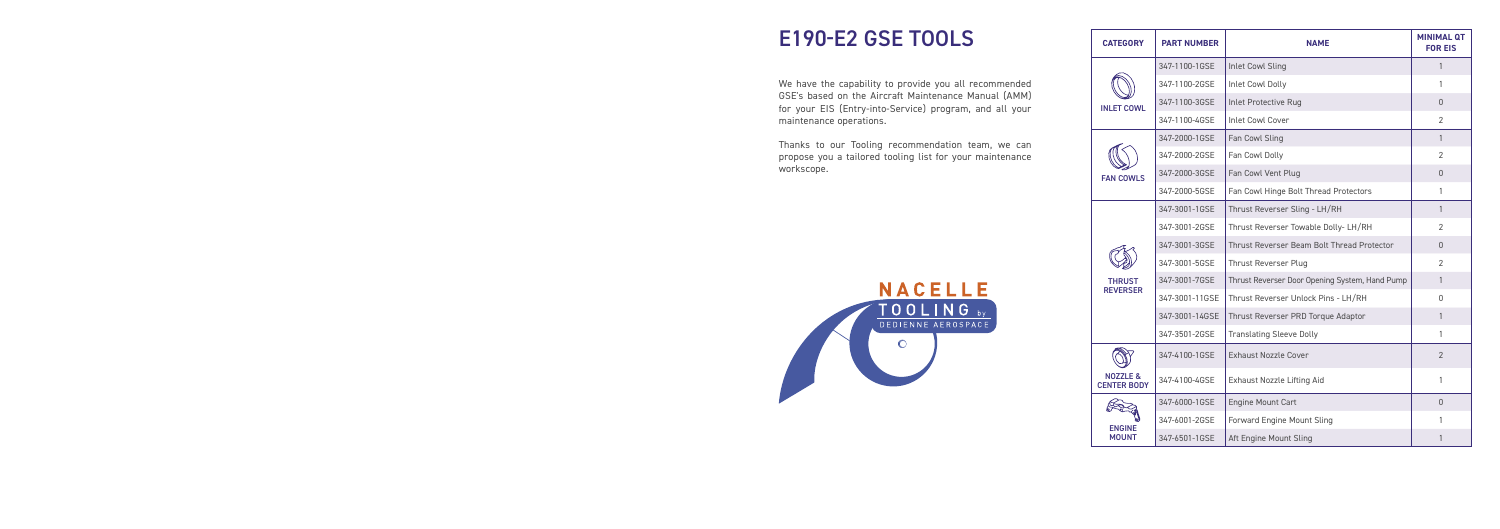

# INLET COWL SLING

#### **Q** DESCRIPTION – USE

*The Inlet Cowl Sling is used to lift and move the entire E190-E2 Inlet Assy.*

#### $\triangle$  CAUTION

 $\overline{\oplus}$  dimensions 2700 x 450 x 450 mm [107 x 18 x 18 in]

#### **A** WEIGHT 82 kg [181 lbs]

*The Inlet Cowl Sling is used to install or remove the Inlet Cowl from the Engine. This tool has a feature that allows the tool operator to rotate the Inlet Cowl and eases the installation on the Engine or placement on the Dolly.*

#### $\oslash$  TEST

*Dedienne Aerospace has regional facilities to aid in the required annual testing and recertification.*

#### **b** FAN COWLS

## CONTENT



› Engine Mount Cart ...........................................................p.22 › FWD Engine Mount Sling ................................................p.23 > AFT Engine Mount Sling...

#### **b** INLET COWL

| > Thrust Reverser Door Opening System, Hand Pump.p.12 |
|-------------------------------------------------------|
|                                                       |
|                                                       |
|                                                       |

| <b>O NOZZLE &amp; CENTER BODY</b> |  |
|-----------------------------------|--|
|                                   |  |
|                                   |  |
|                                   |  |

#### **b** THRUST REVERSER



4

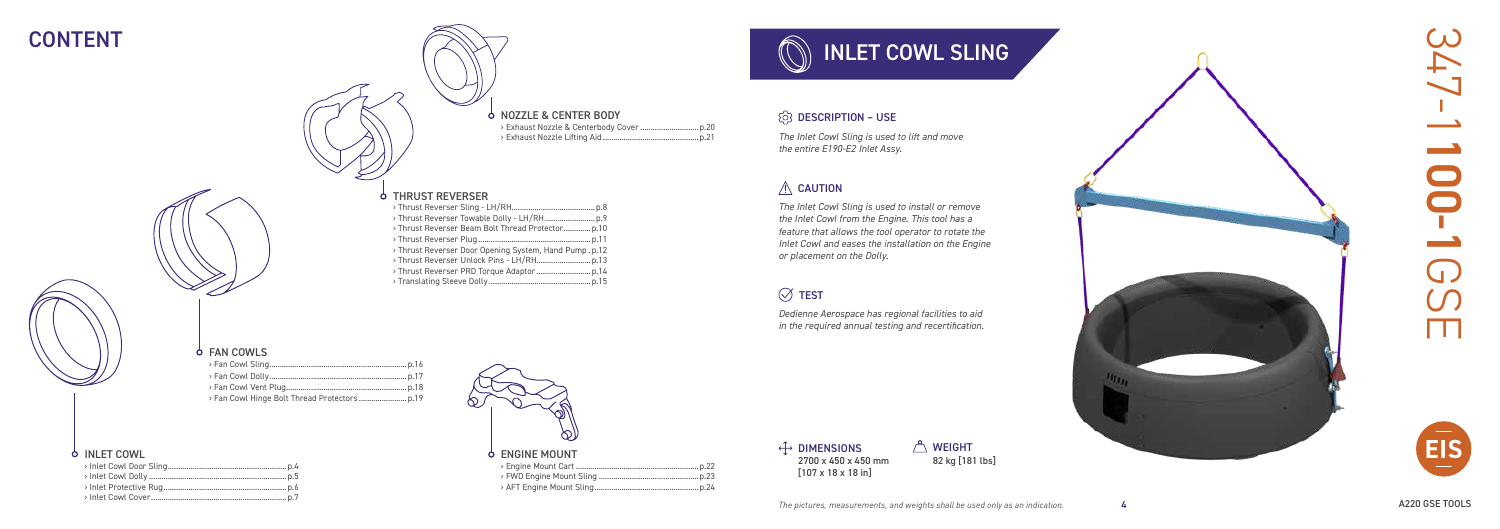



*This tool is used during the maintenance and transportation of inlet cowl.* 

#### $\triangle$  CAUTION

 $\overline{\oplus}$  dimensions

2800 x 1650 x 1700 mm  $[111 \times 65 \times 67$  in]

 $\overline{\oplus}$  dimensions 850 x 400 x 200 mm [34 x 16 x 8 in]

**A** WEIGHT 10 kg [23 lbs]

*This tool has been validated for the maintenance of the E190-E2 Inlet Cowl. If the Inlet Cowl is moved or repaired on another tool and there is damage, the insurance company may not cover the damage.*



900 kg [1,984 lbs]

5

6



 $\triangle$  WEIGHT

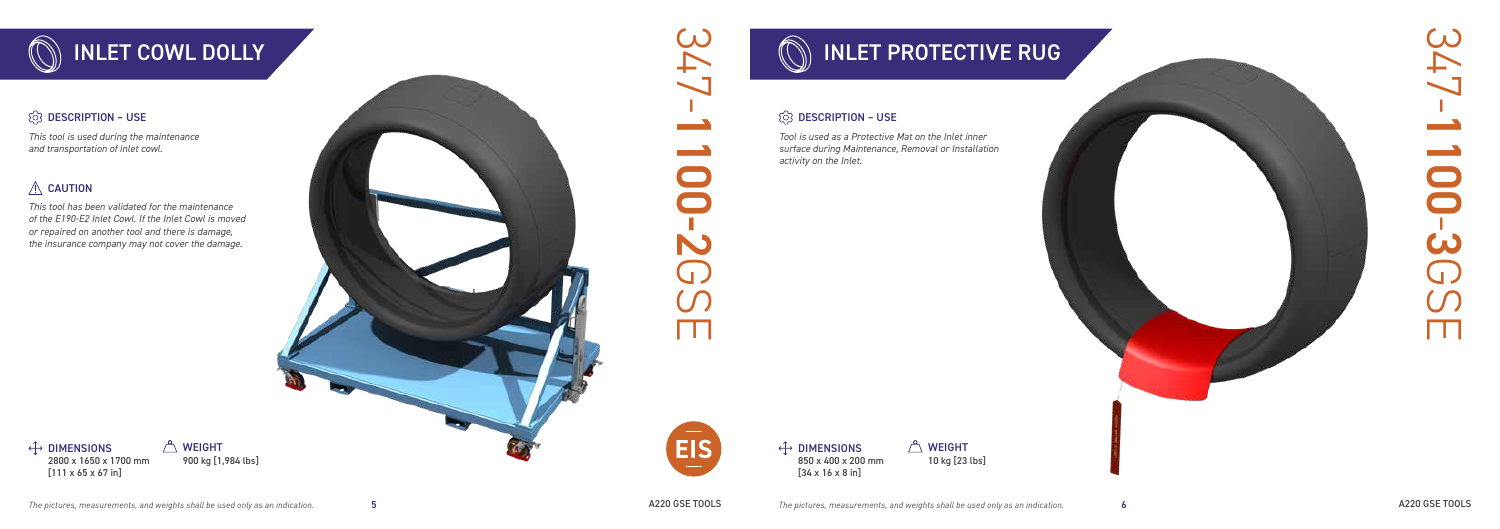



# 347-30011G<br>H





#### **CO** DESCRIPTION – USE



#### **OB** DESCRIPTION – USE

*The Inlet Cowl Cover is used to protect inlet from foreign objects during parking and mooring.* 

#### $\hat{M}$  CAUTION

*Without the Inlet Cowl Cover, water, dust* 

 $\sqrt{2}$  WEIGHT 3 kg [7 lbs]

- *or wind can go inside the Engine.*
- *> Water retention: accelerates corrosion.*
- *> Dust: the Engine could be damaged during the ignition.*
- *> Wind: allows blade rotation which may cause damage.*

*The Engine warranty may be void if the Covers are not used properly under the required conditions and there is damage to the Engine.*

 $\oplus$  dimensions 500 x 400 x 400 mm  $[20 \times 16 \times 16]$  in

 $\oplus$  dimensions 1250 x 1400 x 550 mm [50 x 56 x 22 in]

 $\sqrt{2}$  WEIGHT 150 kg [331 lbs]

*The Thrust Reverser Sling is used to pick the Thrust Reverser Engineering Assembly (Both LH/ RH) from the ACFT /Shipping container and place the same on the Thrust Reverser Dolly for maintenance purpose. The Manual Hoist connected to the Latch beam location Via the Nylon Strap can be operated to tilt the TR Engineering assembly at various angles during Removal and Installation from ACFT onto the dolly and vise-versa.* 

#### $\triangle$  CAUTION

*This tool is the only tool validated to lift the E190-E2 Thrust Reverser. If the Thrust Reverser is lifted using another tool, and there is damage, the insurance may not cover the damage.*

## $\oslash$  TEST

*Dedienne Aerospace has regional facilities to aid in the required annual testing and recertification.*



7

8

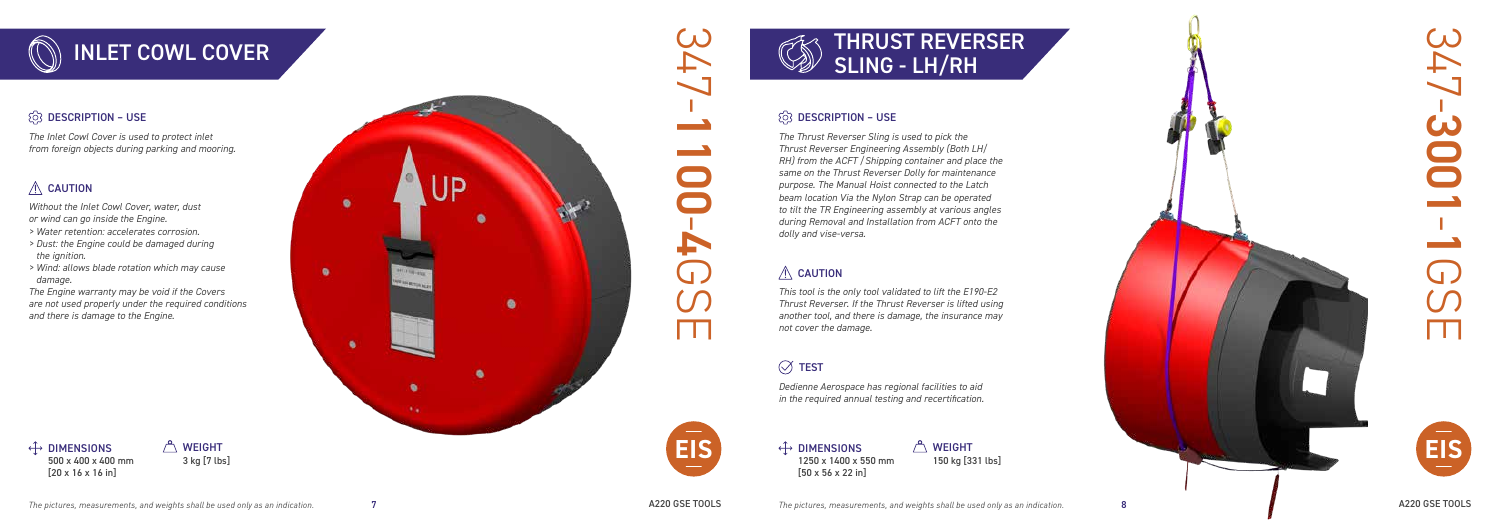





## THRUST REVERSER TOWABLE DOLLY - LH/RH

#### **CO** DESCRIPTION – USE



#### **<u>C</u>** DESCRIPTION – USE

 $\oplus$  dimensions 2600 x 2400 x 1000 mm [103 x 95 x 40 in] **A** WEIGHT 750 kg [1,653 lbs]



*This Tool is used to carry a LH or RH Thrust Reverser.*

#### $\triangle$  CAUTION

 $\sqrt{2}$  WEIGHT 1,5 kg [4 lbs]

 $\oplus$  dimensions 250 x 250 x 150 mm [10 x 10 x 6 in] **EIS EIS**

*When the Thrust Reverser is removed from the aircraft using the Thrust Reverser Sling, the Thrust Reverser Dolly is needed to store or work on the Thrust Reverser.*



*This Tool is used to protect thread of Thrust Reverser Hinge Beam Bolts during Bolt Removal and Installation.*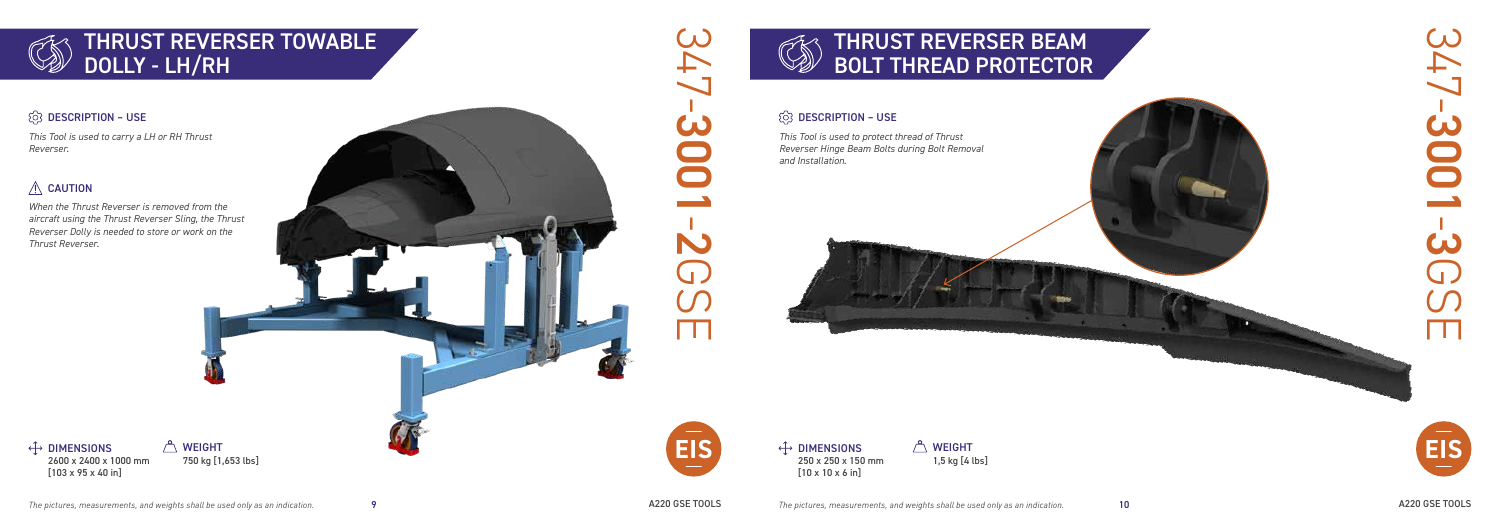

## THRUST REVERSER PLUG AND THRUST REVERSER DOOR OPENING SYSTEM, HAND PUMP

#### **OB** DESCRIPTION – USE

*This tool is used to cover the bypass duct between the Translating Sleeve and Inner Fixed Structure (LH and RH).*

#### $\hat{A}$  CAUTION

 $\oplus$  dimensions 1400 x 600 x 450 mm [56 x 24 x 18 in]

 $\sqrt{2}$  WEIGHT 40 kg [89 lbs]

*Without the Inlet Cowl Cover, water, dust or wind can go inside the Engine.*

- *> Water retention: accelerates corrosion.*
- *> Dust: the Engine could be damaged during the ignition.*
- *> Wind: allows blade rotation which may cause damage.*

 $\oplus$  DIMENSIONS 1050 x 700 x 1350 mm [42 x 28 x 54 in]

 $\sqrt{2}$  WEIGHT 160 kg [353 lbs]



*The Engine warranty may be void if the Covers are not used properly under the required conditions and there is damage to the Engine.*





*This tool is used for manual actuation of Thrust Reverser Door Actuation System.* 

### $\triangle$  CAUTION

*The Thrust Reverser Hydraulic Opening System or pump has been designed for use on the E190-E2. If another pump is used to open the C-Ducts and there is damage, the insurance may not cover the damage.*

## $\oslash$  TEST

*Dedienne Aerospace has regional facilities to aid in the required annual testing and recertification.*

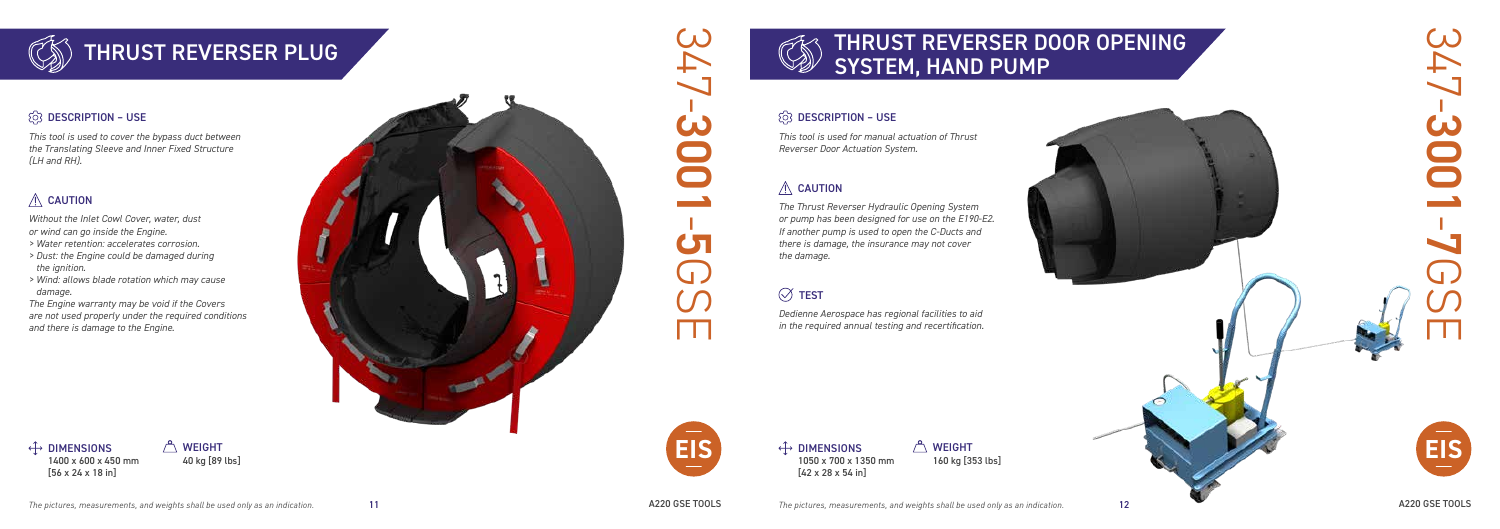





#### **<u>@</u>** DESCRIPTION – USE

 $\oplus$  dimensions 400 x 300 x 200 mm [16 x 12 x 8 in]

**A** WEIGHT 2 kg [5 lbs]

*These Pins are used to unlock TRAS Actuators and Track Lock for both LH & RH Nacelles during maintenance.*

*This Tool is used for check pressure relief door latch pressure.*







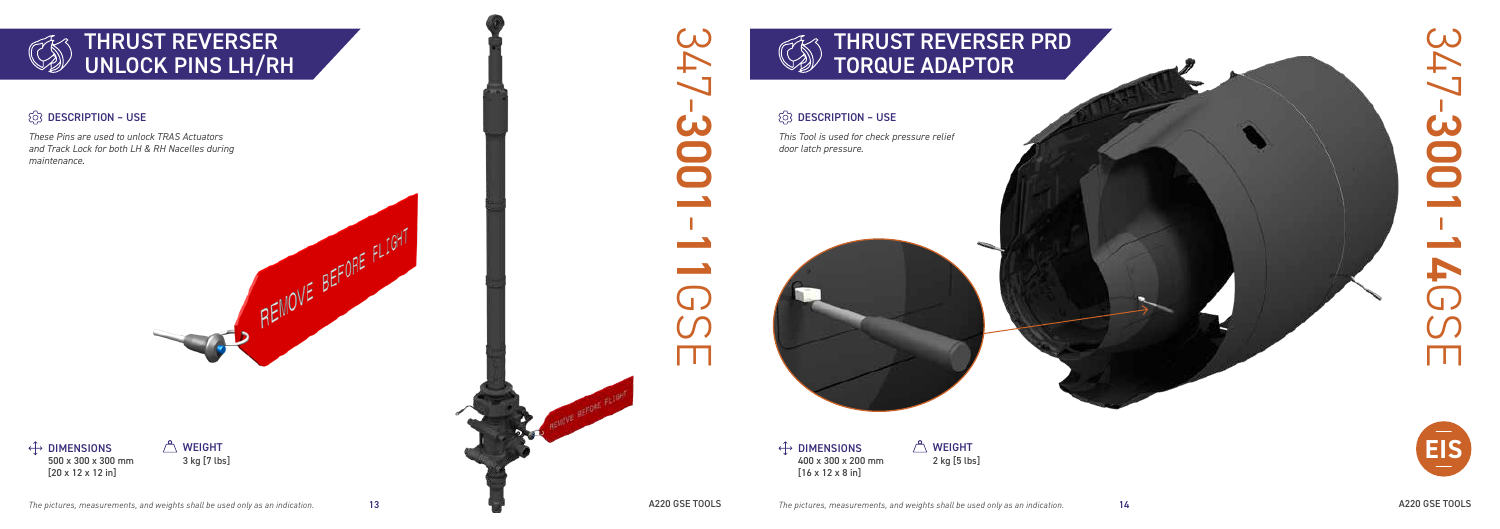



#### **<u>@</u>** DESCRIPTION – USE

*This Tool is used during the maintenance and transportation of transleeve assembly.*

#### $\triangle$  CAUTION

*When the Translating Sleeve is removed from the aircraft using the Thrust Reverser Sling, the Translating Sleeve Dolly is needed to store or work on the Translating Sleeve.*



 $\oplus$  dimensions 2700 x 1950 x 1300 mm [107 x 77 x 52 in] A WEIGHT 440 kg [970 lbs]



 $\oplus$  dimensions 800 x 450 x 350 mm [32 x 18 x 14 in]

**A** WEIGHT 70 kg [155 lbs]





*The Fan Cowl Door Sling is used for E190-E2 series Fan Cowl Removal & Installation only.*

#### $\triangle$  CAUTION

*This Sling is a lifting tool and it is the only tool validated to lift the E190-E2 Fan Cowl. If the Fan Cowl is lifted with another tool, and there is damage, the insurance may not cover the damage.*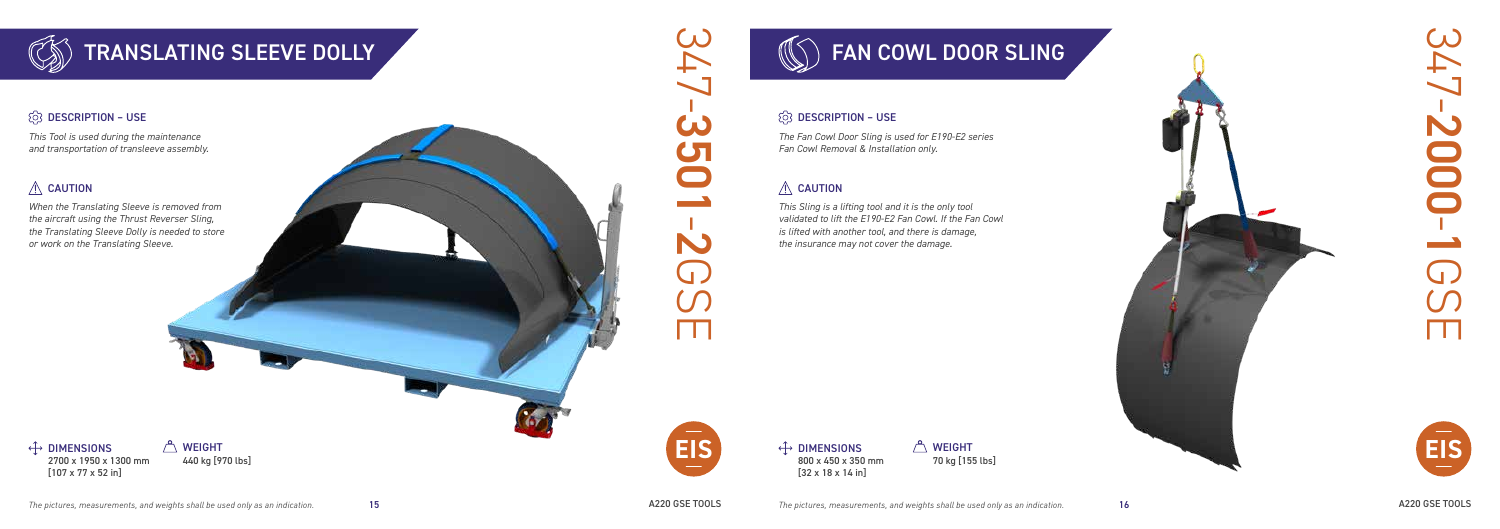





*The Fan Cowl Dolly is used to move the Fan Cowl in the hangar or shop and for Fan Cowl Storage. The Fan Cowl can be maintained or stored on the Fan Cowl Dolly.*

#### $\triangle$  CAUTION

 $\overline{\oplus}$  dimensions

 $\oplus$  dimensions 550 x 450 x 250 mm [22 x 18 x 10 in]

**<u>C</u>** DESCRIPTION – USE

**A** WEIGHT 5 kg [12 lbs]

**A** WEIGHT

*After using the Fan Cowl Sling 347-2000-1GSE to remove a Fan Cowl from the Engine, the Fan Cowl Dolly is needed to move, store or do maintenance on the Fan Cowl.*

*The Fan Cowl Vent Door Plug is used to prevent foreign objects from entering into the Fan Cowl when the aircraft is in parking or mooring.*

3100 x 1700 x 1300 mm [123 x 67 x 52 in]

350 kg [772 lbs]





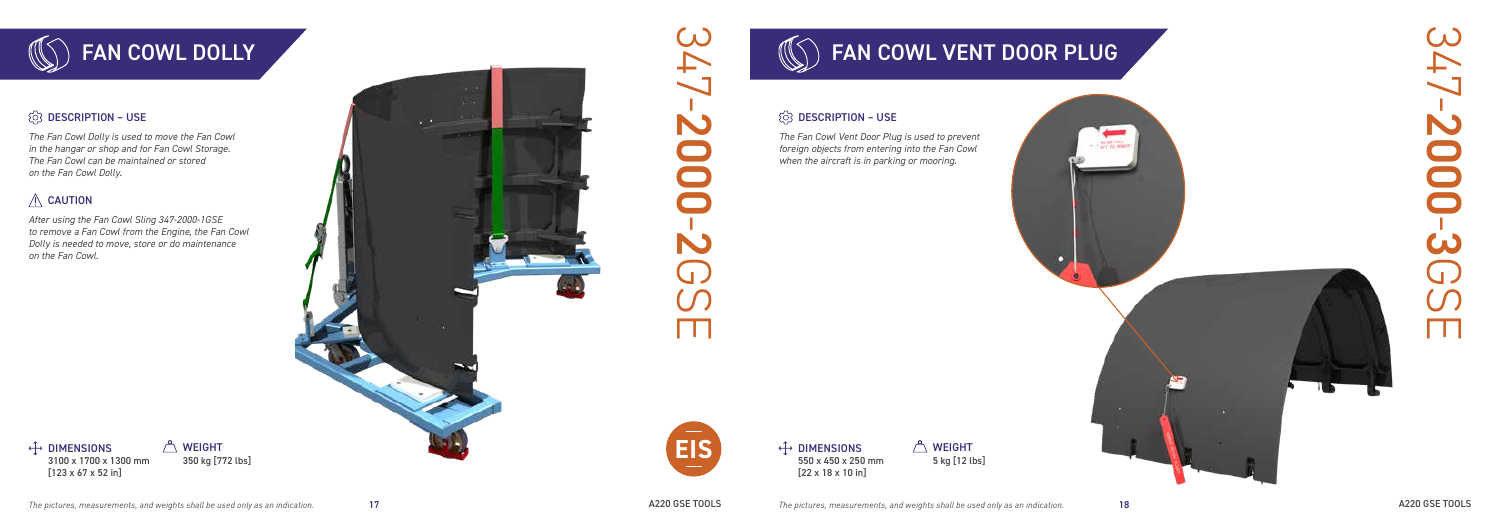

# EXHAUST NOZZLE AND CENTERBODY COVER

#### **<u>C</u>** DESCRIPTION – USE

*This tool is used to protect the Hinge Bolt Threads of the Fan Cowl Hinge pins during Removal & Installation.* 







 $\int_{0}^{\infty}$  WEIGHT 40 kg [89 lbs]



*This tool is used to cover exhaust exit area and cover the AFT Centerbody.* 

#### $\triangle$  CAUTION

*Without the Inlet Cowl Cover, water, dust or wind can go inside the Engine.*

- *> Water retention: accelerates corrosion.*
- *> Dust: the Engine could be damaged during the ignition.*
- *> Wind: allows blade rotation which may cause damage.*

*The Engine warranty may be void if the Covers are not used properly under the required conditions and there is damage to the Engine.*



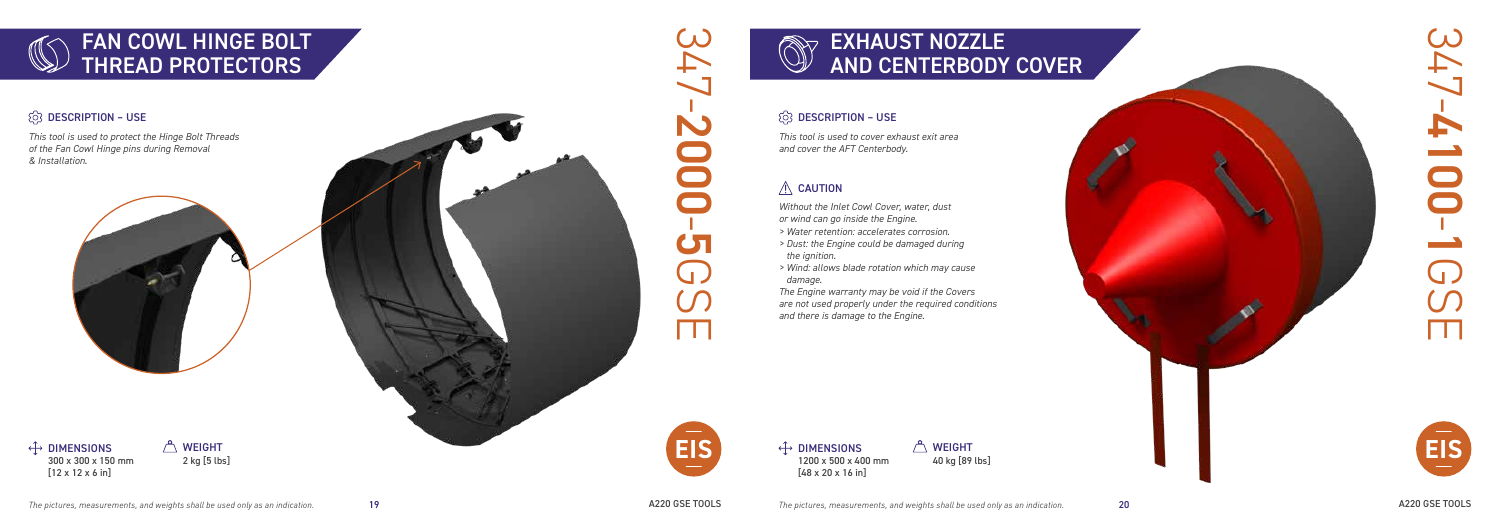





#### **<u>@</u>** DESCRIPTION – USE

*This tool is used to Remove or Install Exhaust Nozzle Assembly.* 

#### $\triangle$  CAUTION

 $\overline{\oplus}$  dimensions 1600 x 1200 x 1300 mm [63 x 48 x 52 in]  $\int_{0}^{\infty}$  Weight 200 kg [441 lbs]

 $\oplus$  dimensions 2000 x 1100 x 1300 mm [79 x 44 x 52 in]

*This Aid is a lifting tool and it is the only tool validated to lift the E190-E2 Nozzle. If the Nozzle is lifted with another tool, and there is damage, the insurance may not cover that damage.*

#### $\oslash$  TEST

**A** WEIGHT 280 kg [618 lbs]

*Dedienne Aerospace has regional facilities to aid in the required annual testing and recertification.* *This Tool is used for Engine Mount Assembly Transportation & Maintenance.*



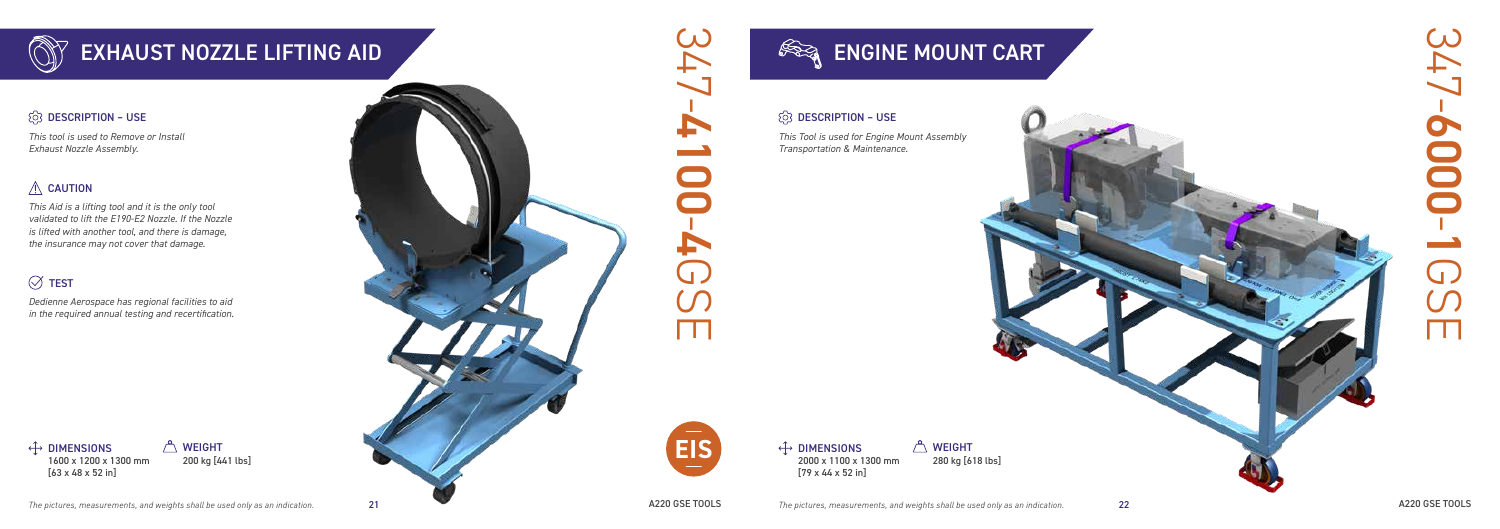



*This Tool is used to lift and move the FWD Engine Mount Assy.*

#### $\triangle$  CAUTION

*This FWD Engine Mount Sling is a lifting tool and it is the only tool validated to lift the E190-E2 FWD Engine Mount. If the Engine Mount is lifted with another tool, and there is damage, the insurance may not cover the damage.*

#### $\oslash$  TEST

 $\oplus$  dimensions 550 x 450 x 250 mm [22 x 18 x 10 in]  $\curvearrowleft$  WEIGHT 9,8 kg [22 lbs]







# $\begin{array}{cc} \mathcal{F} & \mathcal{F} \rightarrow \mathcal{F} \rightarrow \mathcal{F} \rightarrow \mathcal{F} \rightarrow \mathcal{F} \rightarrow \mathcal{F} \rightarrow \mathcal{F} \rightarrow \mathcal{F} \rightarrow \mathcal{F} \rightarrow \mathcal{F} \rightarrow \mathcal{F} \rightarrow \mathcal{F} \rightarrow \mathcal{F} \rightarrow \mathcal{F} \rightarrow \mathcal{F} \rightarrow \mathcal{F} \rightarrow \mathcal{F} \rightarrow \mathcal{F} \rightarrow \mathcal{F} \rightarrow \mathcal{F} \rightarrow \mathcal{F} \rightarrow \mathcal{F} \rightarrow \mathcal{F} \rightarrow \mathcal{F} \rightarrow \mathcal{F} \rightarrow \mathcal{F}$

#### **<u>@</u>** DESCRIPTION – USE

 $\oplus$  dimensions 600 x 250 x 400 mm [24 x 10 x 16 in]

*Dedienne Aerospace has regional facilities to aid in the required annual testing and recertification.*

> $\curvearrowleft$  WEIGHT 14 kg [31 lbs]

*This Tool is used to lift and move the AFT Engine Mount Assy.*

#### $\triangle$  CAUTION

*This AFT Engine Mount Sling is a lifting tool and it is the only tool validated to lift the E190-E2 AFT Engine Mount. If the Engine Mount is lifted with another tool, and there is damage, the insurance may not cover the damage.*

#### $\oslash$  TEST

*Dedienne Aerospace has regional facilities to aid in the required annual testing and recertification.*

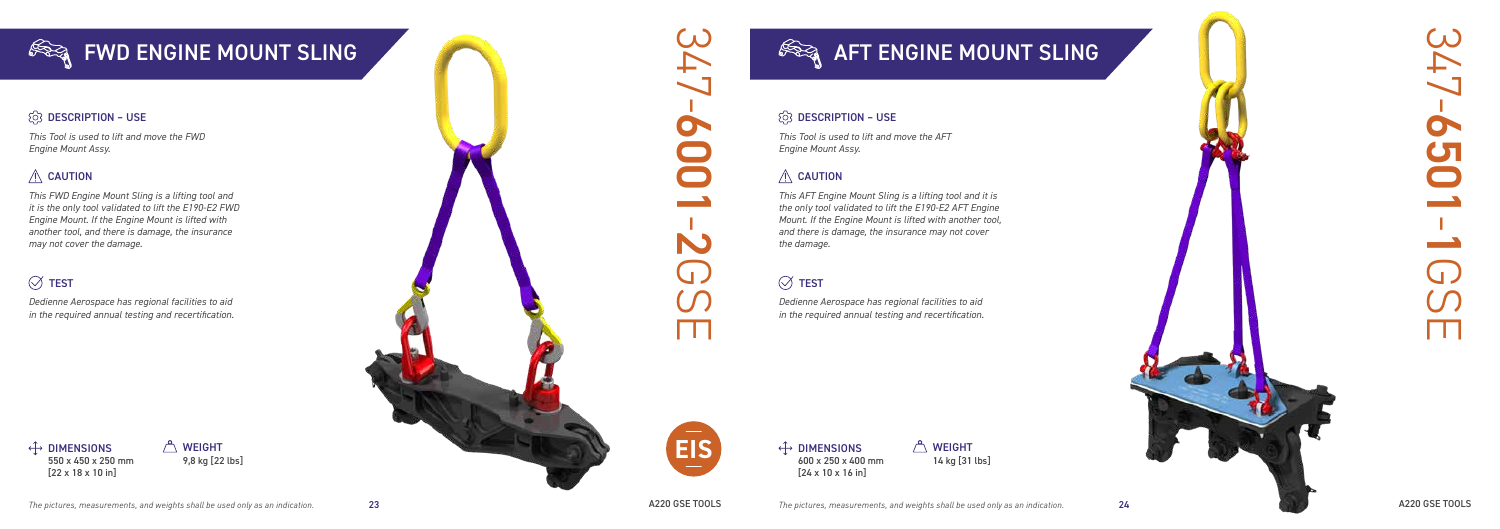

#### **SALES & TECHNICAL SUPPORT**

#### **USA** CINCINNATI **A** 4330 Batavia road Batavia – Ohio +1 513 658 75 45

| PROGRAM MANAGEMENT          | nacelletooling@dedienne-aero.com |                                    |
|-----------------------------|----------------------------------|------------------------------------|
| 01 NORTH & SOUTH AMERICAS   | sales.americas@dedienne-aero.com | support.americas@dedienne-aero.com |
| 02 EUROPE                   | sales.europe@dedienne-aero.com   | support.europe@dedienne-aero.com   |
| 03 MIDDLE EAST & AFRICA     | sales.mea@dedienne-aero.com      | support.mea@dedienne-aero.com      |
| $04$ INDIA                  | sales.india@dedienne-aero.com    | support.india@dedienne-aero.com    |
| 05 SINGAPORE & ASIA PACIFIC | sales.sea@dedienne-aero.com      | support.sea@dedienne-aero.com      |
| 06 CHINA & HONG-KONG        | sales.cn@dedienne-aero.com       | support.cn@dedienne-aero.com       |

**DEDIENNE-AERO.COM LEAPTOOLING.COM NACELLETOOLING.COM**



## **WEBSITES & SOCIAL MEDIAS**









**MEXICO**

Av. de las Fuentes No. 106 Int. 12 y 13 Col. Parque Industrial Bernardo Quintana C.p. 76246 El Marqués, Querétaro +52 442 824 35 57

| AMERICAS | <b>USA MIAMI</b><br>2500 NW 74, Ave<br>Miami - FL 33122<br>+1 305 716 83 00                                   |
|----------|---------------------------------------------------------------------------------------------------------------|
|          | <b>FRANCE TOULOUSE</b><br>ZAC de Saint-Martin<br>5, rue Gaye Marie<br>$31300 - Toulouse$<br>+33 5 61 06 77 79 |
| EUROPE   | IRELAND $\Delta$<br>9/10 Beechpark Logistics                                                                  |

Aérodrome Paris-Villaroche, Zone Nord, bâtiment A08 77950 – Montereau-Sur-Le-Jard +33 6 28 10 76 79

#### **GERMANY**  $\triangle$

#### **UNITED KINGDOM**

Unit 28 Eagle Park – Alfreton Road Derby, Derbyshire

DE21 4AE

#### **FRANCE PARIS A**

+44 133 261 38 28



Smithstown, Shannon Co.Clare +35 38 606 728 98

Schützenwall 37-41 22844 Norderstedt +49 40 66 89 29 72

**MIDDLE EAST & AFRICA**

**MIDDLE EAST**<br>& AFRICA

**UNITED ARAB EMIRATES** Warehouse FZS1AC01 South Zone, Jebel Ali Free Zone P.O. Box: 18056 – Dubai +971 4 295 0071

#### **QATAR**

LIU LG 33-35 Um Al Houl Free Zone P.O Box # 30661 – Doha +974 50 58 67 87

#### **SINGAPORE**

**ASIA PACIFIC** 1 Seletar Aerospace Lane Singapore 797435 +65 62 62 59 79

**INDIA** 

#### **HONG KONG**  $\Delta$

Regus, Beech E-1, Manyata Embassy Business Park, Outer Ring Road, Nagavara, Bengaluru – 560045 +91 82 17 588 075



806 Capitol Centre 5-19 Jardine's Bazaar Causeway Bay +86 756 893 6510

## **PRODUCTION FACILITIES & SERVICE CENTERS**